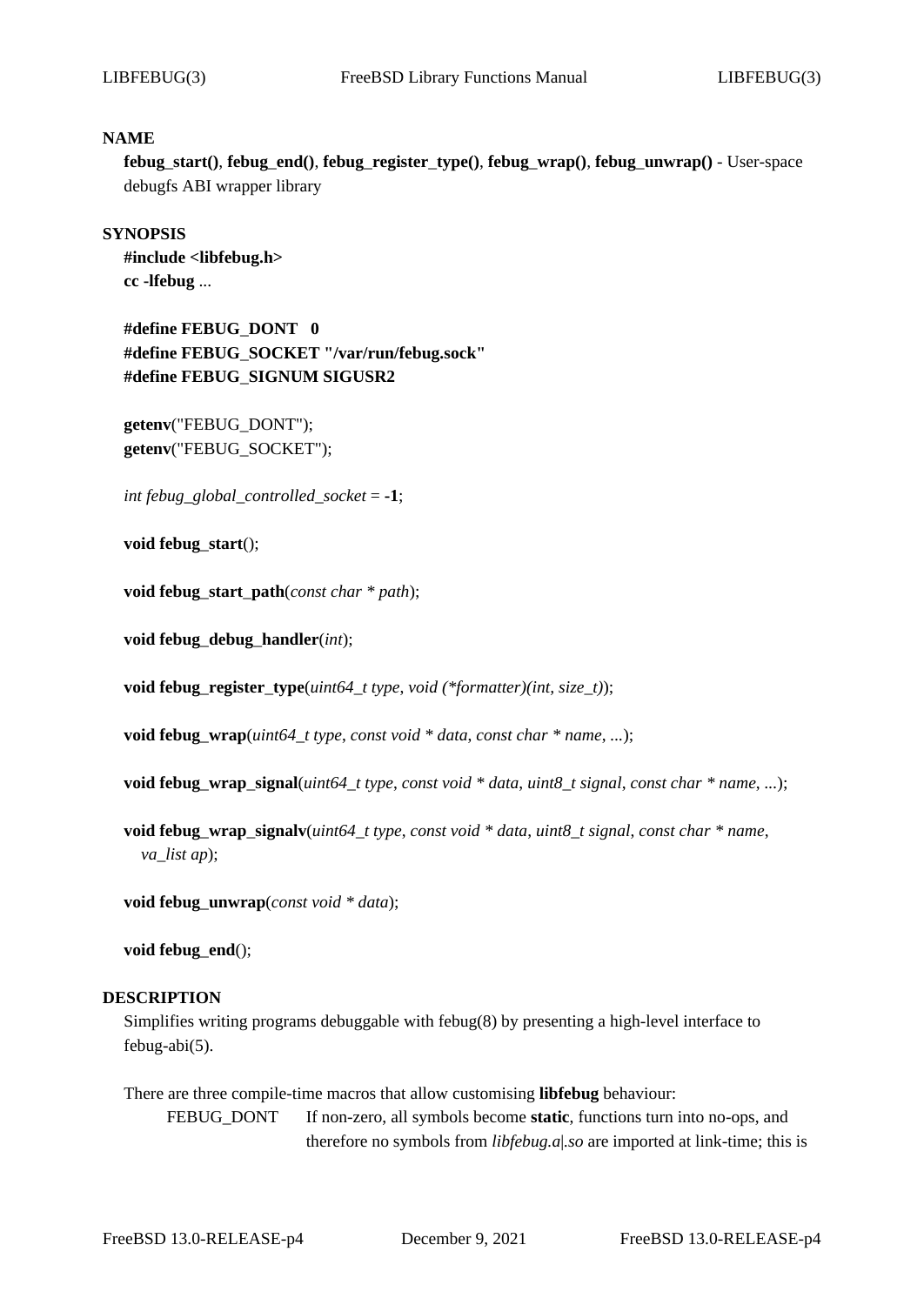|                     | intended as a way to easily disable febug $(8)$ integration completely on                                 |
|---------------------|-----------------------------------------------------------------------------------------------------------|
|                     | release builds.                                                                                           |
| <b>FEBUG SIGNUM</b> |                                                                                                           |
|                     | The signal to request from febug(8) when using <b>febug_wrap</b> (). Defaults to<br>SIGUSR <sub>2</sub> . |
|                     | FEBUG_SOCKET The path to connect to febug(8) on. Defaults to /var/run/febug.sock.                         |
|                     | There are two environment variables that allow a user to customise its behaviour:                         |
| FEBUG_DONT          | If set, don't try to connect to febug $(8)$ , so all library functions become no-                         |
|                     | ops.                                                                                                      |
|                     | FEBUG_SOCKET If set, use its value instead of the built-in FEBUG_SOCKET to connect to                     |

To be debugged, a program needs to, first, call **febug***\_***start***\_***path**() (likely via **febug***\_***start**(), which simply passes FEBUG\_SOCKET thereto) to connect to febug(8), which, if successful, will set *febug\_global\_controlled\_socket* appropriately.

febug(8).

The program needs to install **febug***\_***debug***\_***handler**() (or a wrapper around it) as the signal handler for FEBUG\_SIGNUM (and any other signals, if different ones are explicitly requested); if notifications are disabled (by requesting SIGKILL), some event loop that answers on *febug\_global\_controlled\_socket* must be in place. It's a no-op if *febug\_global\_controlled\_socket* is **-1**.

The program should register handlers for types of variables it wishes to handle by calling **febug***\_***register***\_***type**() -- those type numbers should be consistent across the program, lest the wrong handler is called. If no handler was registered for a type, **febug***\_***debug***\_***handler**() will instead return a generic "not found" message. The handler takes the write end of the pipe as the first argument, and the variable ID as the second; it shouldn't close the pipe, as that is done by **febug***\_***debug***\_***handler**() regardless, and the program would then run the risk of closing another file with the same descriptor simultaneously opened by another thread. It's a no-op if *febug\_global\_controlled\_socket* is **-1**.

At any time, when the program wishes to expose a variable, it can call **febug***\_***wrap***\_***signalv**() (likely via **febug***\_***wrap***\_***signal**() (likely via **febug***\_***wrap**(), which passes FEBUG\_SIGNUM thereto)), which will send a **febug***\_***message** with the specified type and signal numbers, ID equal to the data pointer, and name formatted according to printf(3). It's a no-op if *febug\_global\_controlled\_socket* is **-1**.

When the variable goes out of scope, the program should call **febug***\_***unwrap**() to send a **stop***\_***febug***\_***message** with the same data pointer as it did **febug***\_***wrap**(), to prevent reading random data that might no longer be mapped, or make sense. It's a no-op if *febug\_global\_controlled\_socket* is **-1**.

When it wishes to stop being debugged, the program may call **febug***\_***end**() which will shut and reset *febug\_global\_controlled\_socket*, if any, and deallocate the type->handler map. The program may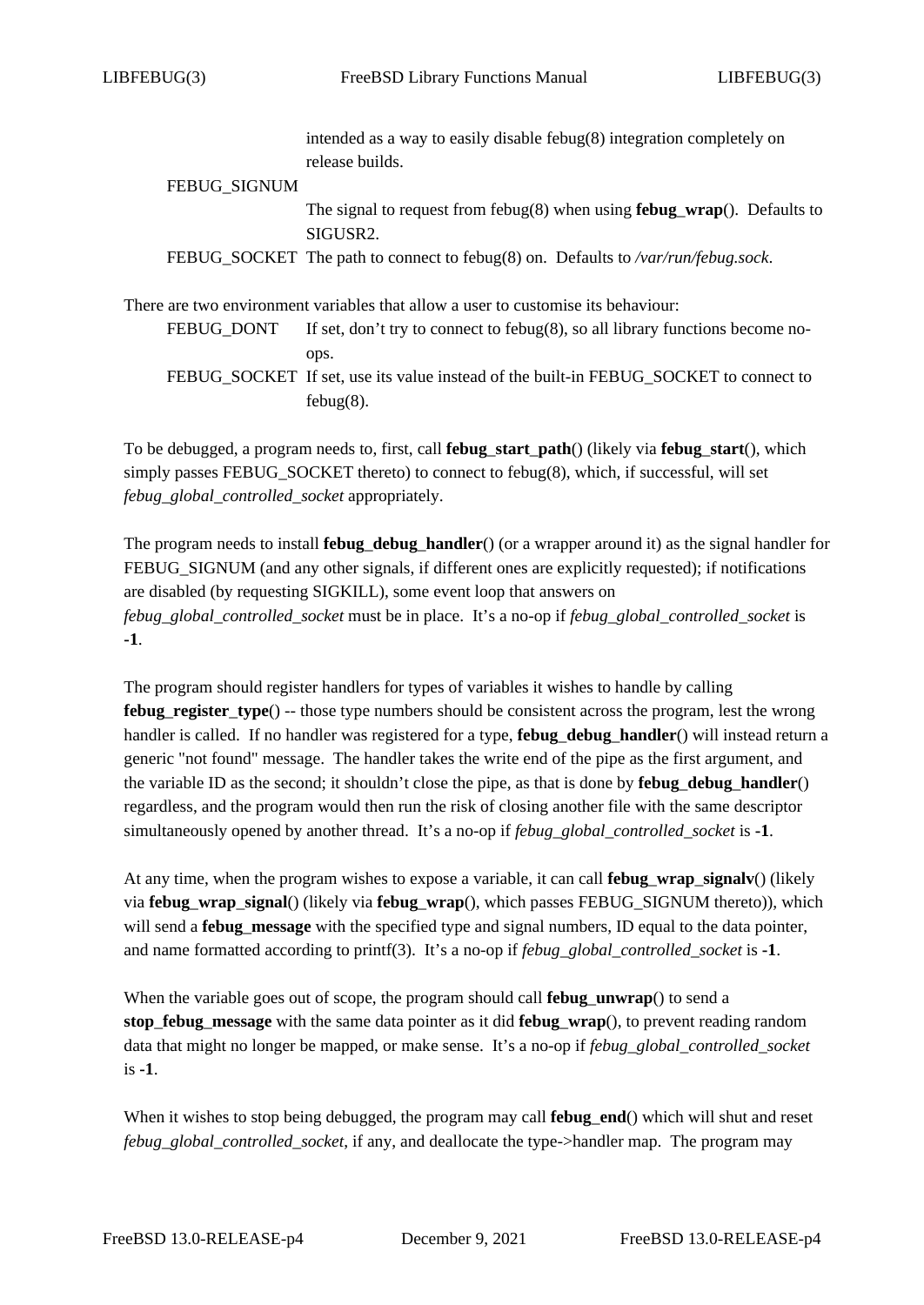omit this if it'd be the last thing it did before exiting, since the kernel will close all file descriptors and free all mappings anyway.

### **EXAMPLES**

The following program sorts a string with  $qsort(3)$  but waits half a second between each comparison; the string can be inspected via a febug(8) mount: // SPDX-License-Identifier: MIT

#define \_POSIX\_C\_SOURCE 200809L

#include <libfebug.h>

#include <errno.h> #include <signal.h> #include <stdio.h> #include <stdlib.h> #include <string.h> #include <time.h> #include <unistd.h>

```
#define CSTRING_FEBUG_TP 420
static void cstring_febug_formatter(int fd, size_t data) {
 const char * str = (const char *)data;
 dprintf(fd, "%s \nightharpoonup", str);
}
```

```
static int char_comp(const void * lhs, const void * rhs) {
 const struct timespec half_second = \{0, 500 * 1000 * 1000\};
 nanosleep(&half_second, 0);
```

```
return *(const char *)lhs - *(const char *)rhs;
}
```

```
int main() {
 febug_start();
 febug_register_type(CSTRING_FEBUG_TP, cstring_febug_formatter);
```
struct sigaction handler;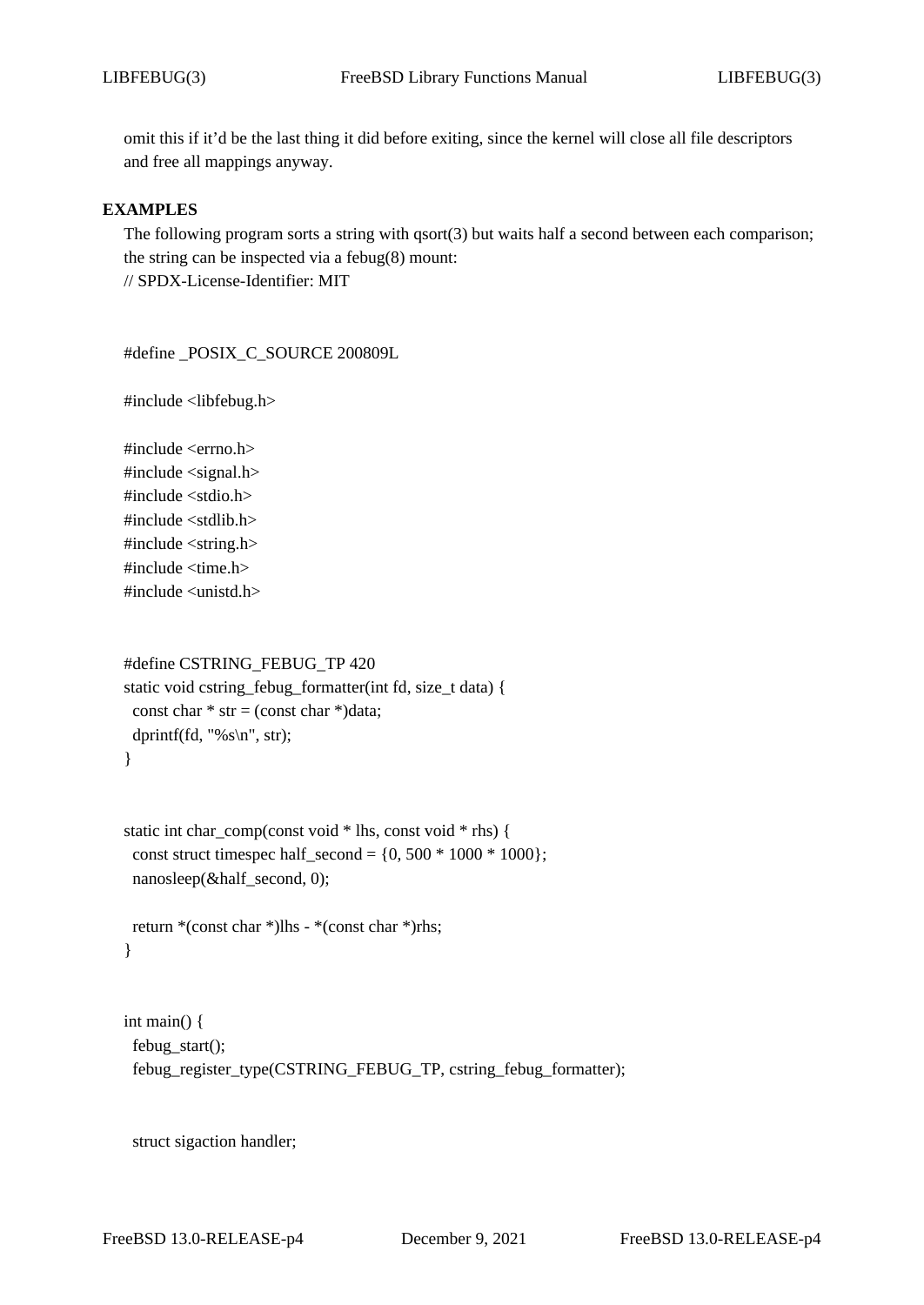```
memset(&handler, 0, sizeof(handler));
handler.sa_handler = febug_debug_handler;
if(sigaction(FEBUG_SIGNUM, &handler, 0) == -1) {
fprintf(stderr, "sigaction: %s\n", strerror(errno));
return 1;
```
}

{

}

```
__attribute__((__cleanup__(febug_unwrap))) char data[] =
  "JVLOkgsYmhCyEFxouKzDNajivGlpWqbdBwnfTAXQcreRHPIUSMtZQWERTYUIOPqwertyuiop"
  "1234567890";
febug_wrap(CSTRING_FEBUG_TP, data, "cool_data");
qsort(data, strlen(data), 1, char_comp);
```
sleep(2);

febug\_end(); }

## **SEE ALSO**

febug-abi $(5)$  -- the ABI wrapped by this library. libfebug++(3) and libfebug.rs(3) -- equivalent  $C++$  and Rust libraries.

#### **SPECIAL THANKS**

To all who support further development, in particular:

- **+o** ThePhD
- **+o** Embark Studios
- **+o** Jasper Bekkers

## **REPORTING BUGS**

*febug tracker*: **https://todo.sr.ht/~nabijaczleweli/febug**

febug mailing list: <*~nabijaczleweli/febug@lists.sr.ht*>, archived at **https://lists.sr.ht/~nabijaczleweli/febug**

### **NAME**

**febug::controlled***\_***socket**, **febug::wrapper**, **febug::formatters**, **febug::debug***\_***handler()** - User-space debugfs ABI wrapper library for C++

### **SYNOPSIS**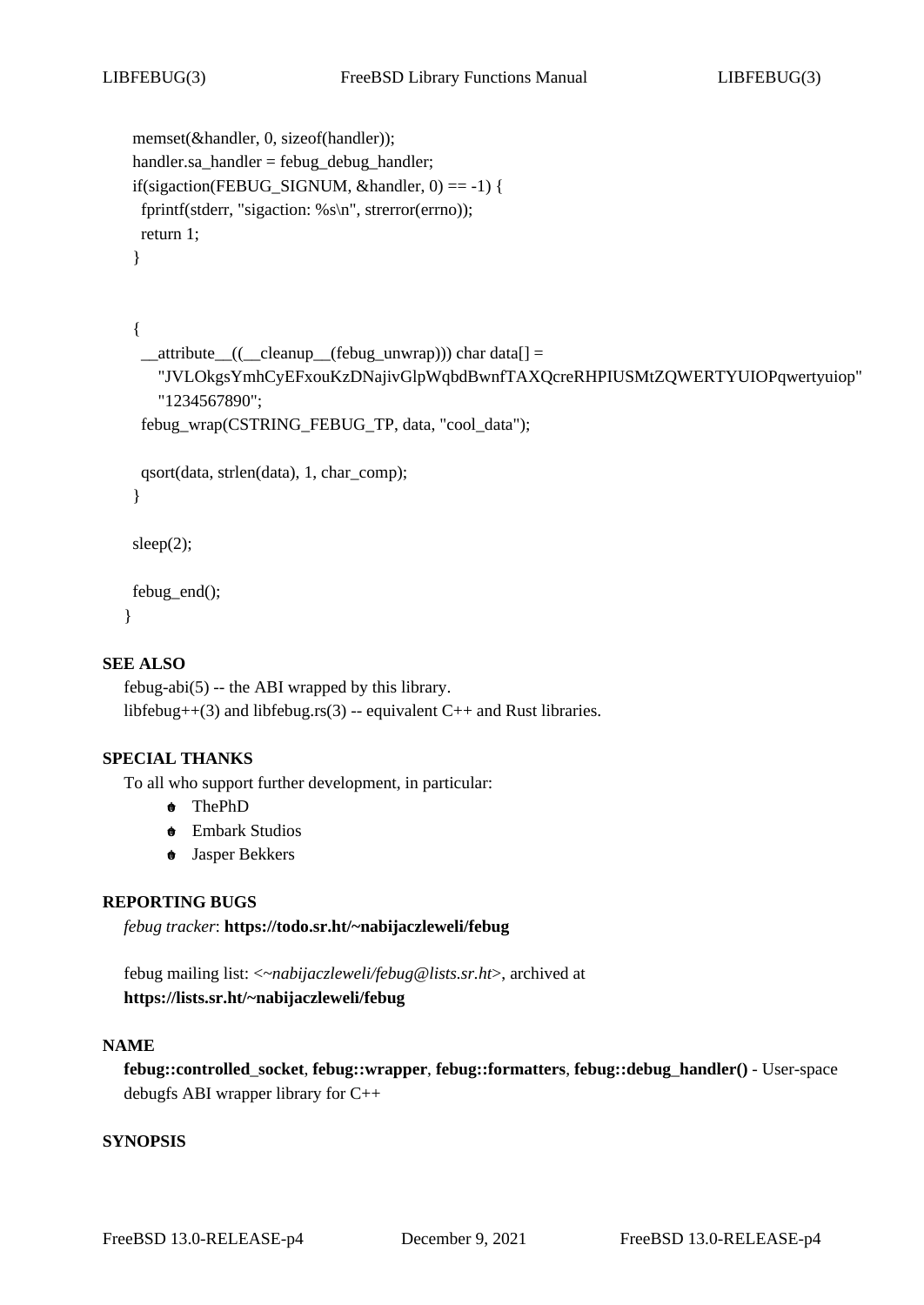**#include <libfebug.hpp> c++ -lfebug++** ...

**#define FEBUG***\_***DONT 0 #define FEBUG***\_***SOCKET "/var/run/febug.sock" #define FEBUG***\_***SIGNUM SIGUSR2**

**getenv**("FEBUG\_DONT"); **getenv**("FEBUG\_SOCKET");

*struct febug::controlled\_socket*; *const febug::controlled\_socket febug::global\_controlled\_socket*;

*struct febug::wrapper*;

**febug::wrapper::wrapper**(*const T & data*, *const char \* name*, *...*);

**febug::wrapper::wrapper**(*const T & data*, *uint8\_t signal*, *const char \* name*, *...*);

**febug::wrapper::wrapper**(*const T & data*, *uint8\_t signal*, *const char \* name*, *va\_list ap*);

*std::map<size\_t, void (\*)(int, size\_t)> febug::formatters*;

**void febug::debug***\_***handler**(*int*);

#### **DESCRIPTION**

Simplifies writing  $C_{++}$  programs debuggable with febug(8) by presenting a high-level interface to febug-abi(5).

There are three compile-time macros that allow customising **libfebug++** behaviour:

FEBUG\_DONT If non-zero, all symbols become **static**, functions turn into no-ops, and therefore no symbols from *libfebug++.a*|*.so* are imported at link-time; this is intended as a way to easily disable febug(8) integration completely on release builds.

FEBUG\_SIGNUM

- The signal to request from febug(8) when using **febug***\_***wrap**(). Defaults to SIGUSR2.
- FEBUG\_SOCKET The path to connect to febug(8) on. Defaults to */var/run/febug.sock*.

There are two environment variables that allow a user to customise its behaviour:

FEBUG\_DONT If set, don't try to connect to febug(8), so all library functions become noops.

FEBUG\_SOCKET If set, use its value instead of the built-in FEBUG\_SOCKET to connect to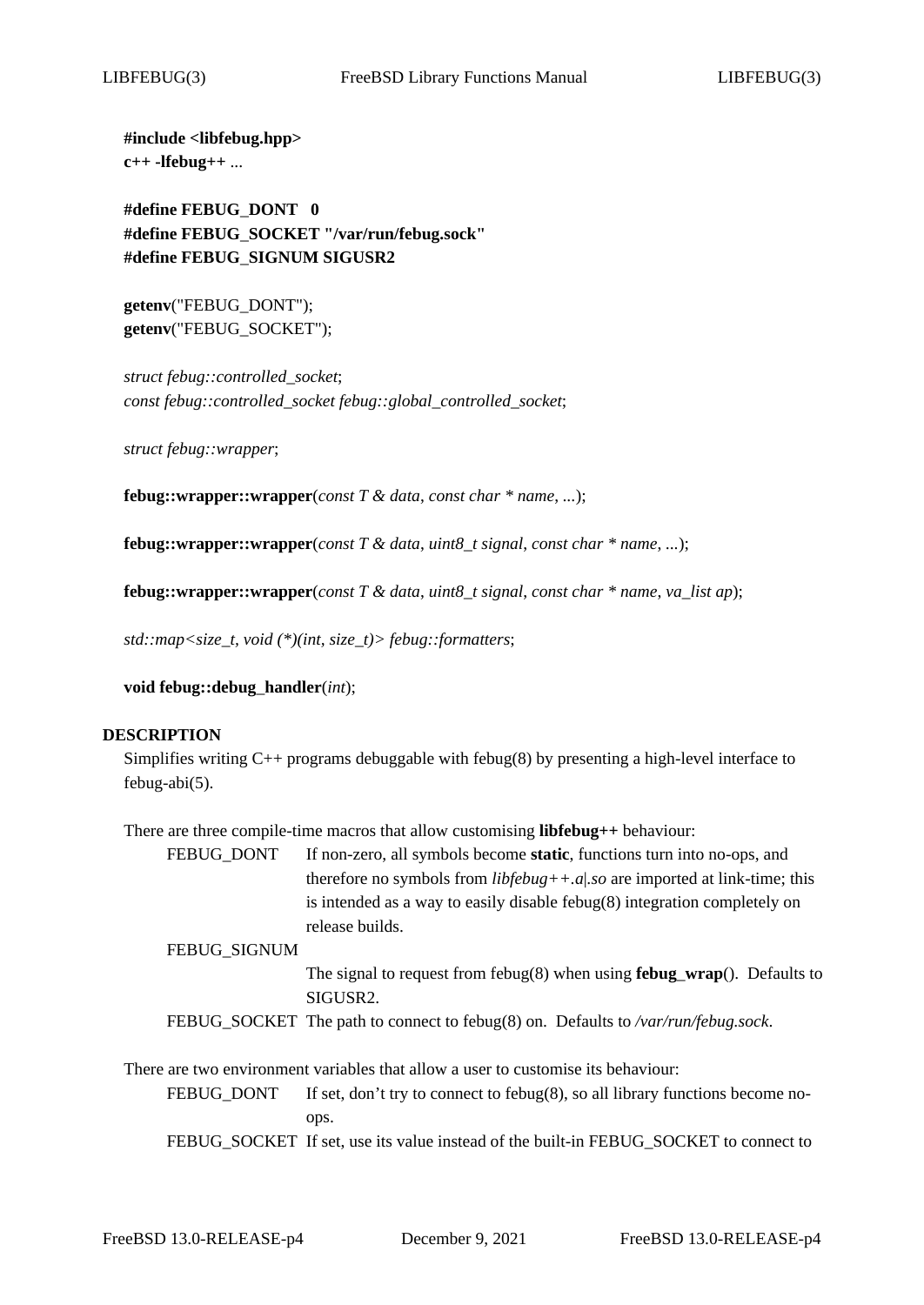febug(8).

The *febug::controlled\_socket* structure is defined as follows: struct febug::controlled\_socket { int  $fd = -1$ ; inline operator int() const noexcept { return this->fd; } controlled socket(const char  $*$  path = FEBUG\_SOCKET) noexcept; ~controlled\_socket() noexcept; };

There is a global instance at *febug::global\_controlled\_socket* which, if *path* (FEBUG\_SOCKET) isn't the null pointer, attempts to connect to febug(8) and will set *fd*, if successful. Similarly, destroying it will hang up and reset *fd*.

The program needs to install **febug::debug***\_***handler**() (or a wrapper around it) as the signal handler for FEBUG SIGNUM (and any other signals, if different ones are explicitly requested); if notifications are disabled (by requesting SIGKILL), some event loop that answers on *febug::global\_controlled\_socket* must be in place. It's a no-op if *febug::global\_controlled\_socket* is **-1**.

The program should register handlers for types of variables it wishes to handle by adding entries to *febug::formatters* -- the key is typeid(std::decay\_t<T>).hash\_code(), so if this yields different results for two types that should have the same handler, multiple entries need to be registered. If no handler was registered for a type, **febug::debug***\_***handler**() will instead return a generic "not found" message. The handler takes the write end of the pipe as the first argument, and the variable ID as the second; it shouldn't close the pipe, as that is done by **febug::debug***\_***handler**() regardless, and the program would then run the risk of closing another file with the same descriptor simultaneously opened by another thread.

The *febug::wrapper* structure is defined as follows:

```
template <class T>
struct febug::wrapper {
  const T * data;
  wrapper(const T & data, const char * name, ...) noexcept;
  wrapper(const T & data, uint8_t signal, const char * name, ...) noexcept;
  wrapper(const T & data, uint8_t signal, const char * name, va_list ap) noexcept;
  ~wrapper() noexcept;
};
```
If the program wishes to debug a variable, it should construct a *febug::wrapper* referencing it; the constructor will send a **febug***\_***message** with the type corresponding to typeid(std::decay\_t<T>).hash\_code(), ID corresponding to the pointer to *data*, signal being either specified or defaulting to FEBUG\_SIGNUM, and name formatted according to printf(3). The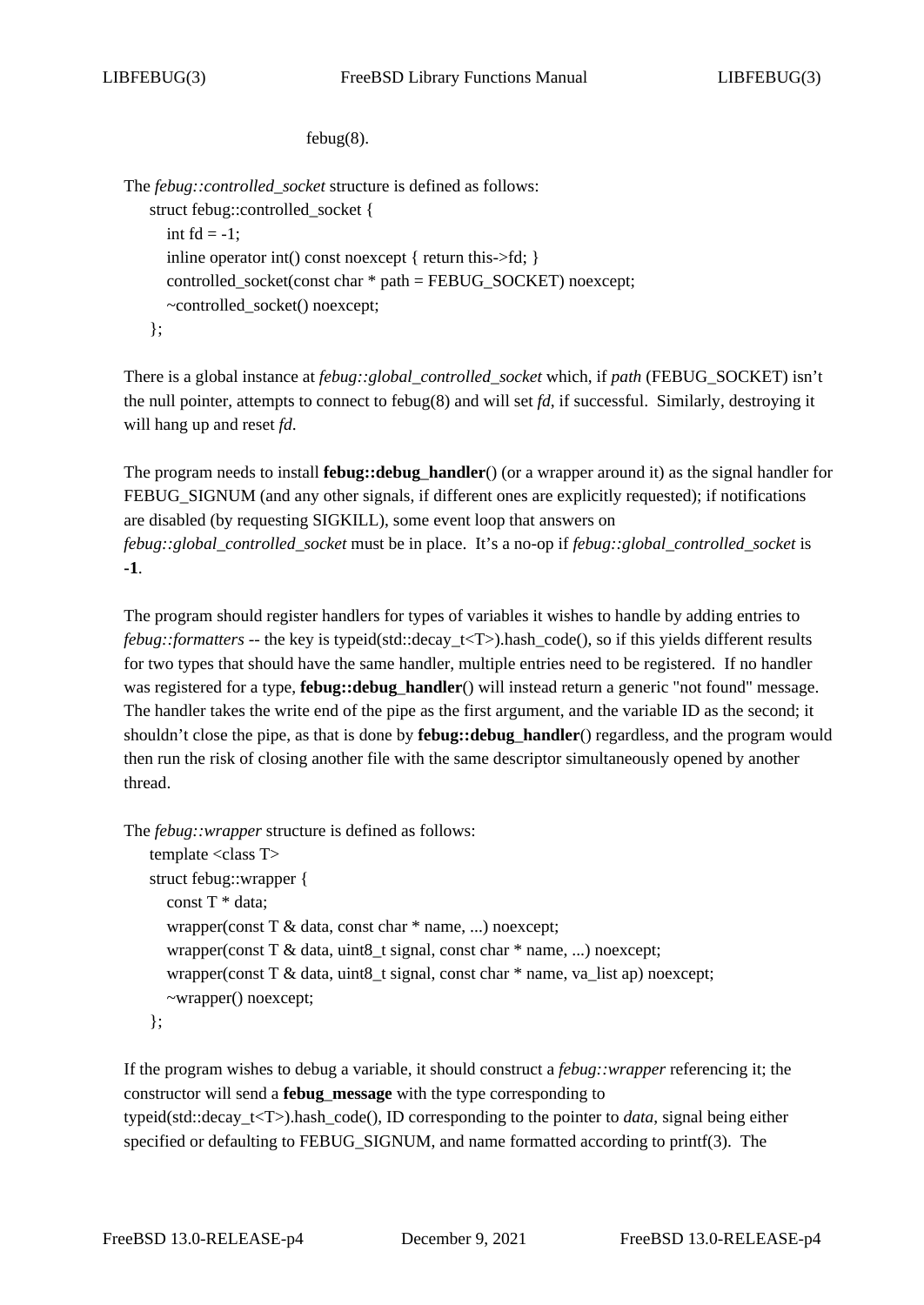destructor will send a **stop***\_***febug***\_***message**. Both become no-ops if *febug::global\_controlled\_socket* is **-1**.

## **EXAMPLES**

The following program sorts a *std::vector<int>* with **std::sort**() but waits a second between each comparison; the vector and the amount of comparisons can be inspected via a febug(8) mount: // SPDX-License-Identifier: MIT

```
#include <libfebug.hpp>
```
#include <algorithm> #include <cstring> #include <errno.h> #include <unistd.h> #include <vector>

```
int main() {
 if(febug::global_controlled_socket != -1) {
  febug::formatters.emplace(
     typeid(std::vector<int>).hash_code(), [](int retpipe, std::size_t vid) {
       const std::vector<int> & data = *(const std::vector<int> *)vid;
       for(auto num : data)
        dprintf(retpipe, "%d ", num);
       write(retpipe, \lceil \ln \rceil, 1);
     });
  febug::formatters.emplace(
     typeid(std::size_t).hash_code(), [](int retpipe, std::size_t vid) {
       const std::size_t & data = *(\text{const} \cdot \text{std}:\text{size}\_\text{t}^*)\text{vid};dprintf(retpipe, "%zu\n", data);
     });
 }
```

```
struct sigaction handler {};
handler.sa_handler = febug::debug_handler;
if(sigaction(FEBUG_SIGNUM, &handler, nullptr) == -1)
 std::fprintf(stderr, "sigaction: %s\n", std::strerror(errno));
```
{

```
std::vector<int> data\{-1, -2, -3, 0, 1, 2, 3, -1, -2, -3, 0, 1, 2, 3,
```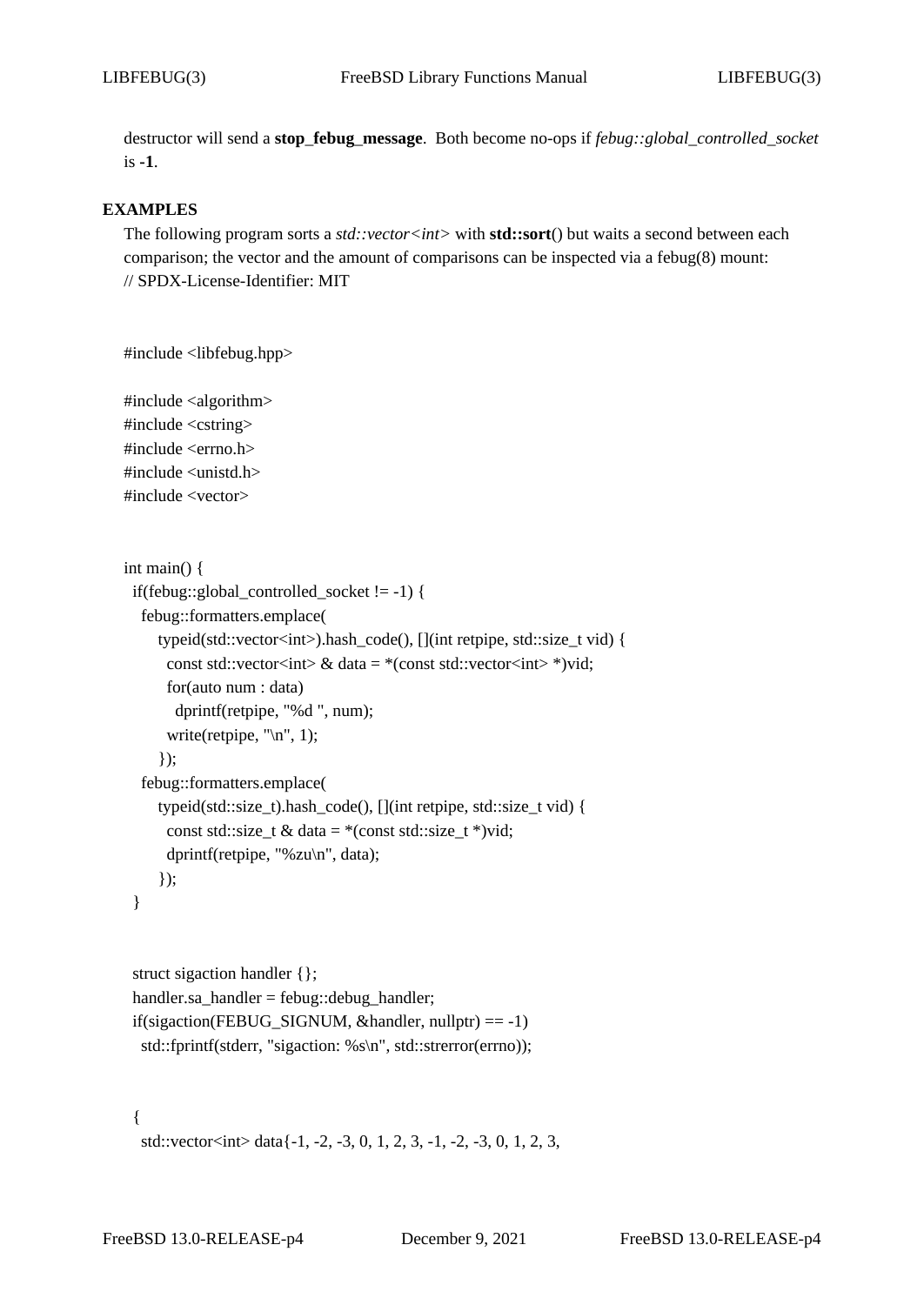-1, -2, -3, 0, 1, 2, 3, -1, -2, -3, 0, 1, 2, 3,  $-1, -2, -3, 0, 1, 2, 3, -1, -2, -3, 0, 1, 2, 3$ std::size\_t comparisons\_done{}; febug::wrapper data\_w{data, "cool\_data"}; febug::wrapper comparisons\_done\_w{comparisons\_done, "comparisons"};

```
std::sort(data.begin(), data.end(), [&](auto lhs, auto rhs) {
  sleep(1);
  ++comparisons_done;
  return \text{lns} < \text{rhs};
 });
}
sleep(2);
```
### }

## **SEE ALSO**

febug-abi(5) -- the ABI wrapped by this library. libfebug(3) and libfebug,rs(3) -- equivalent C and Rust libraries.

## **SPECIAL THANKS**

To all who support further development, in particular:

- **+o** ThePhD
- **+o** Embark Studios
- **+o** Jasper Bekkers

#### **REPORTING BUGS**

*febug tracker*: **https://todo.sr.ht/~nabijaczleweli/febug**

febug mailing list: <*~nabijaczleweli/febug@lists.sr.ht*>, archived at **https://lists.sr.ht/~nabijaczleweli/febug**

## **NAME**

**febug::start()**, **febug::Wrapper**, **febug::Wrappable**, **febug::StaticWrappable**, **febug::GLOBAL***\_***CONTROLLED***\_***SOCKET**, **febug::FORMATTERS** - User-space debugfs ABI wrapper library for Rust

### **SYNOPSIS**

[dependencies]  $febug = "0.2.0-1-gf2b65f5c"$ 

**env!("FEBUG***\_***DONT")? env!("FEBUG***\_***SOCKET") = "/var/run/febug.sock"**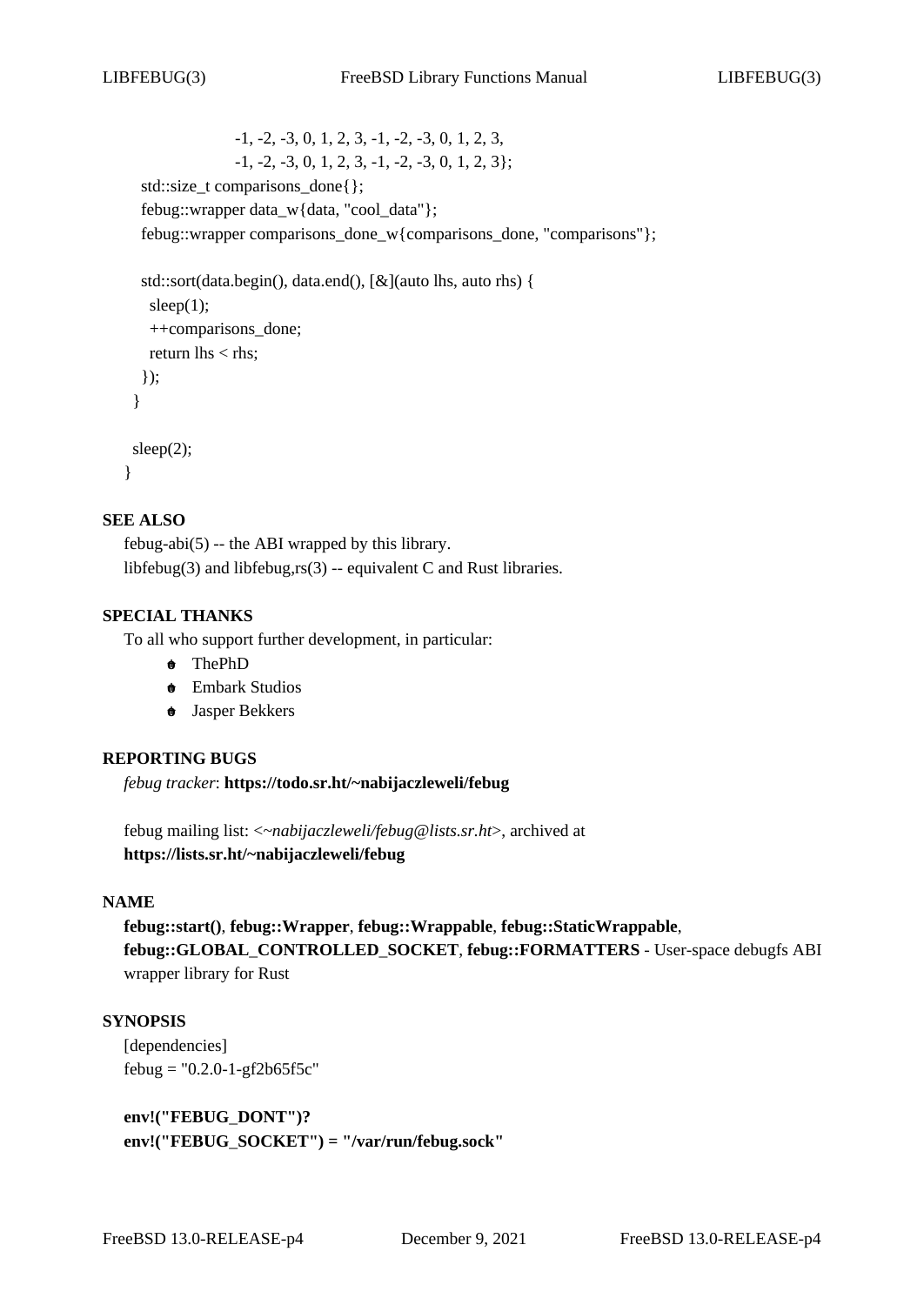## **env!("FEBUG***\_***SIGNUM") = SIGUSR2**

**env::var**("FEBUG\_DONT"); **env::var**("FEBUG\_SOCKET");

*static GLOBAL\_CONTROLLED\_SOCKET: AtomicI32* = **-1**;

**fn febug::start**();

**fn febug::start***\_***raw**(*path: &[u8]*);

**extern "C" fn debug***\_***handler**(*\_: c\_int*);

**bool fn febug::install***\_***handler**();

**bool fn febug::install***\_***handler***\_***signal**(*signal: u8*);

**fn febug::end**();

*static febug::FORMATTERS: Lazy<Mutex<BTreeMap<TypeId, fn(&mut File, usize)>>>*;

*trait febug::StaticWrappable: 'static*;

**Wrapper<Self> fn febug::StaticWrappable::wrap**(*&self*, *name: Arguments<'\_>*);

**Wrapper<Self> fn febug::StaticWrappable::wrap***\_***signal**(*&self*, *signal: u8*, *name: Arguments<'\_>*);

*trait febug::Wrappable*;

**Wrapper<Self> fn febug::Wrappable::wrap**(*&self*, *tp: u64*, *name: Arguments<'\_>*);

**Wrapper<Self> fn febug::Wrappable::wrap***\_***signal**(*&self*, *tp: u64*, *signal: u8*, *name: Arguments<'\_>*);

*struct febug::Wrapper<T>* { /\* ... \*/ };

**Wrapper<T> fn febug::Wrapper::new**(*&self*, *tp: u64*, *data:argument*, *name: fmt::Arguments*, *name: Arguments<'\_>*);

**Wrapper<T> fn febug::Wrapper::new***\_***signal**(*&self*, *tp: u64*, *data:argument*, *signal: u8*, *name: fmt::Arguments*, *name: Arguments<'\_>*);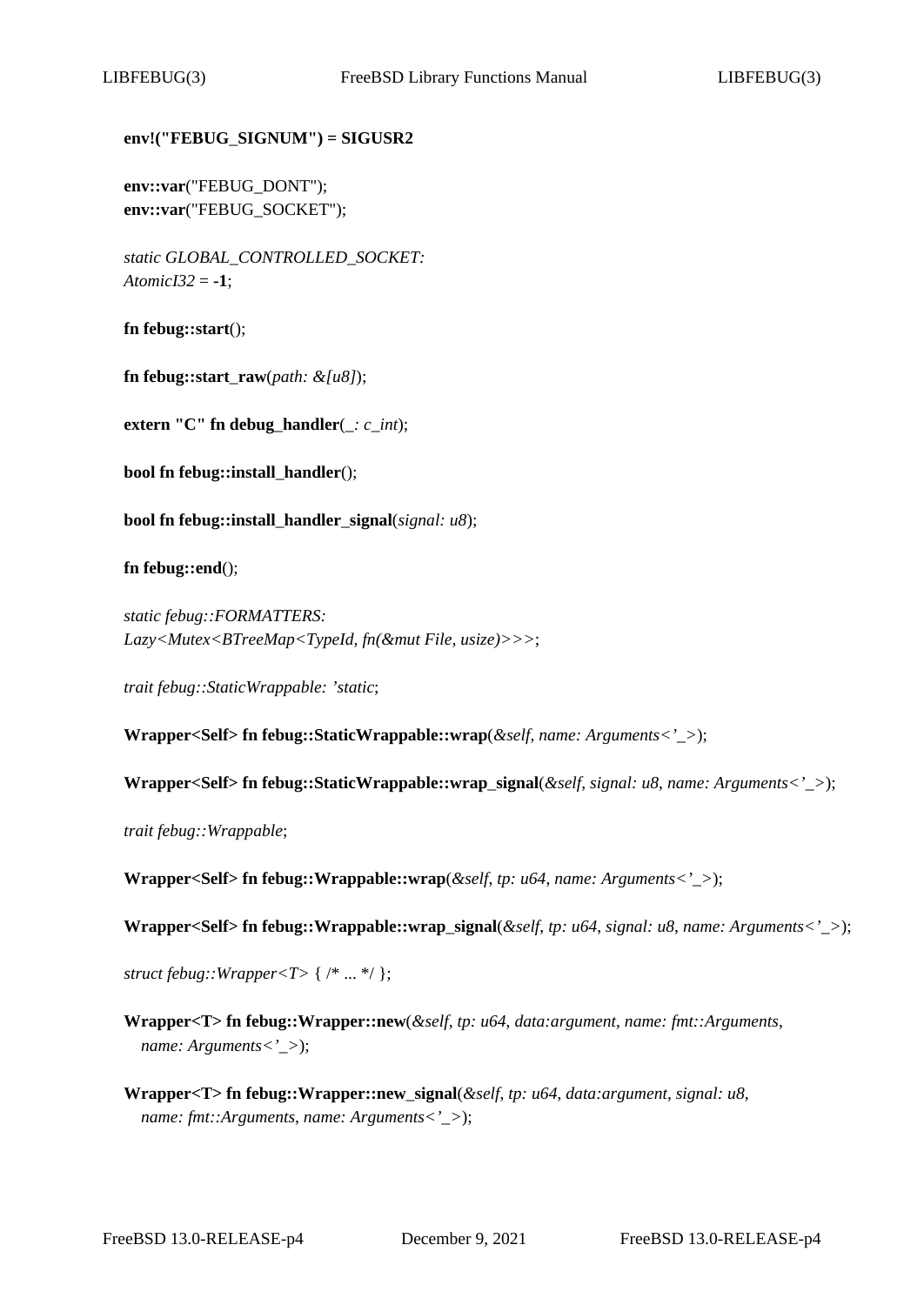*struct febug::abi::FebugMessage*; *struct febug::abi::StopFebugMessage*; *struct febug::abi::AttnFebugMessage*;

#### **DESCRIPTION**

Simplifies writing Rust programs debuggable with febug(8) by presenting a high-level interface to febug-abi(5).

| There are three compile-time environment variables that allow customising libfebug.rs behaviour:   |  |
|----------------------------------------------------------------------------------------------------|--|
| If set, all functions turn into no-ops; this is intended as a way to easily                        |  |
| disable febug $(8)$ integration completely on release builds.                                      |  |
| FEBUG_SIGNUM                                                                                       |  |
| The signal to request from febug $(8)$ when using <b>febug_wrap</b> $()$ . Defaults to<br>SIGUSR2. |  |
| FEBUG_SOCKET The path to connect to febug(8) on. Defaults to /var/run/febug.sock.                  |  |
| There are two environment variables that allow a user to customise its behaviour:                  |  |
| If set, don't try to connect to febug $(8)$ , so all library functions become no-<br>ops.          |  |
|                                                                                                    |  |

FEBUG\_SOCKET If set, use its value instead of the built-in FEBUG\_SOCKET to connect to febug(8).

To be debugged, a program needs to, first, call **febug::start***\_***raw**() (likely via **febug::start**(), which simply passes *b"/var/run/febug.sock"* thereto) to connect to febug(8), which, if successful, will set *febug::GLOBAL\_CONTROLLED\_SOCKET* to the connection's file descriptor.

The program needs to install **febug::debug***\_***handler**() (or a wrapper around it) as the signal handler for FEBUG SIGNUM (and any other signals, if different ones are explicitly requested); if notifications are disabled (by requesting SIGKILL), some event loop that answers on *febug::GLOBAL\_CONTROLLED\_SOCKET* must be in place. It's a no-op if *febug::GLOBAL\_CONTROLLED\_SOCKET* is **-1**. A convenience **febug::install***\_***handler**() function is provided, doing just that, and returning **true** if the handler was installed.

The program should register handlers for types of variables it wishes to handle by adding entries to *febug::FORMATTERS*. If no handler was registered for a type, or the lock was poisoned, **febug::debug***\_***handler**() will write a generic "not found" message. The key is *std::any::TypeId* corresponding to the debugged type; if your type is not *'static*, lie here. The handler takes the write end of the pipe as the first argument, and the variable ID as the second. It's a no-op if *febug::GLOBAL\_CONTROLLED\_SOCKET* is **-1**.

At any time, when the program wishes to expose a variable, it can construct a *febug::Wrapper* (likely via one of the convenience *febug::StaticWrappable* or *febug::Wrappable* traits), which will send a **febug***\_***message** with the specified type and signal numbers (defaulting to SIGUSR2), ID equal to the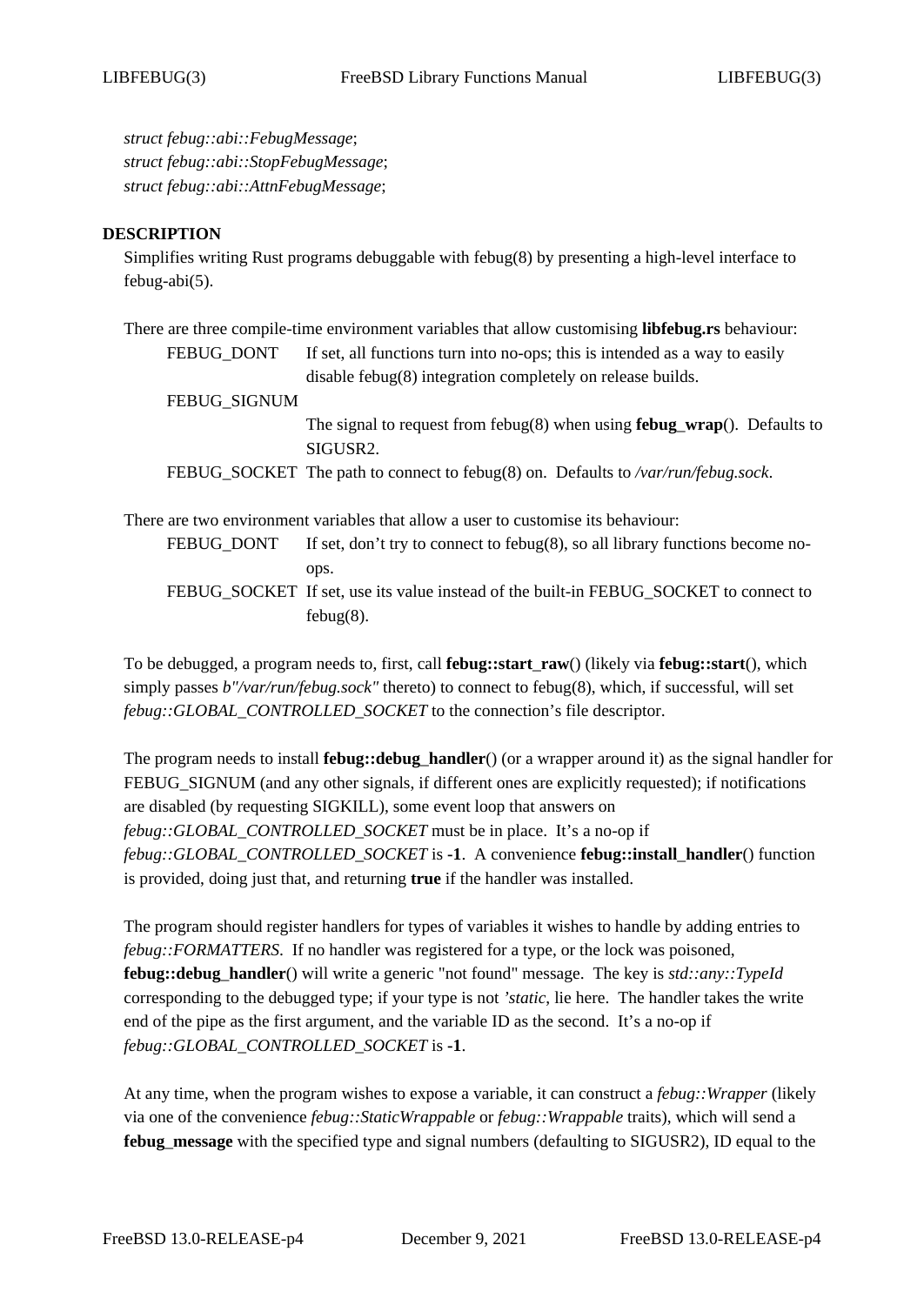address of the data argument, and name formatted. It's a no-op if *febug::GLOBAL\_CONTROLLED\_SOCKET* is **-1**.

When dropped, *febug::Wrapper* will send a **stop***\_***febug***\_***message**. It's a no-op if *febug::GLOBAL\_CONTROLLED\_SOCKET* is **-1**.

When it wishes to stop being debugged, the program may call **febug::end**() which will shut and reset *febug::GLOBAL\_CONTROLLED\_SOCKET*. The program may omit this if it'd be the last thing it did before exiting, since the kernel will close all file descriptors and free all mappings anyway.

# **EXAMPLES**

The following program spawns 10 threads, each successive one sorting a longer subsection of a *String*, but waits a quarter-second between each comparison; the *String* for each thread and the amount of comparisons can be inspected via a febug(8) mount: // SPDX-License-Identifier: MIT

extern crate febug;

use febug::StaticWrappable; use std::time::Duration; use std::any::TypeId; use std::io::Write; use std::thread;

```
fn main() \{febug::start();
  if febug::install_handler() {
     febug::FORMATTERS.lock()
       .unwrap()
       .insert(TypeId::of::<String>(), |of, vid| {
          let data = unsafe { &*(vid as *const String) };
         let = of.write_all(data.as_bytes());
         let = of.write_all(b"\n^n);});
  }
  let threads =(0..10).map(|i| {
       thread::spawn(move || {
```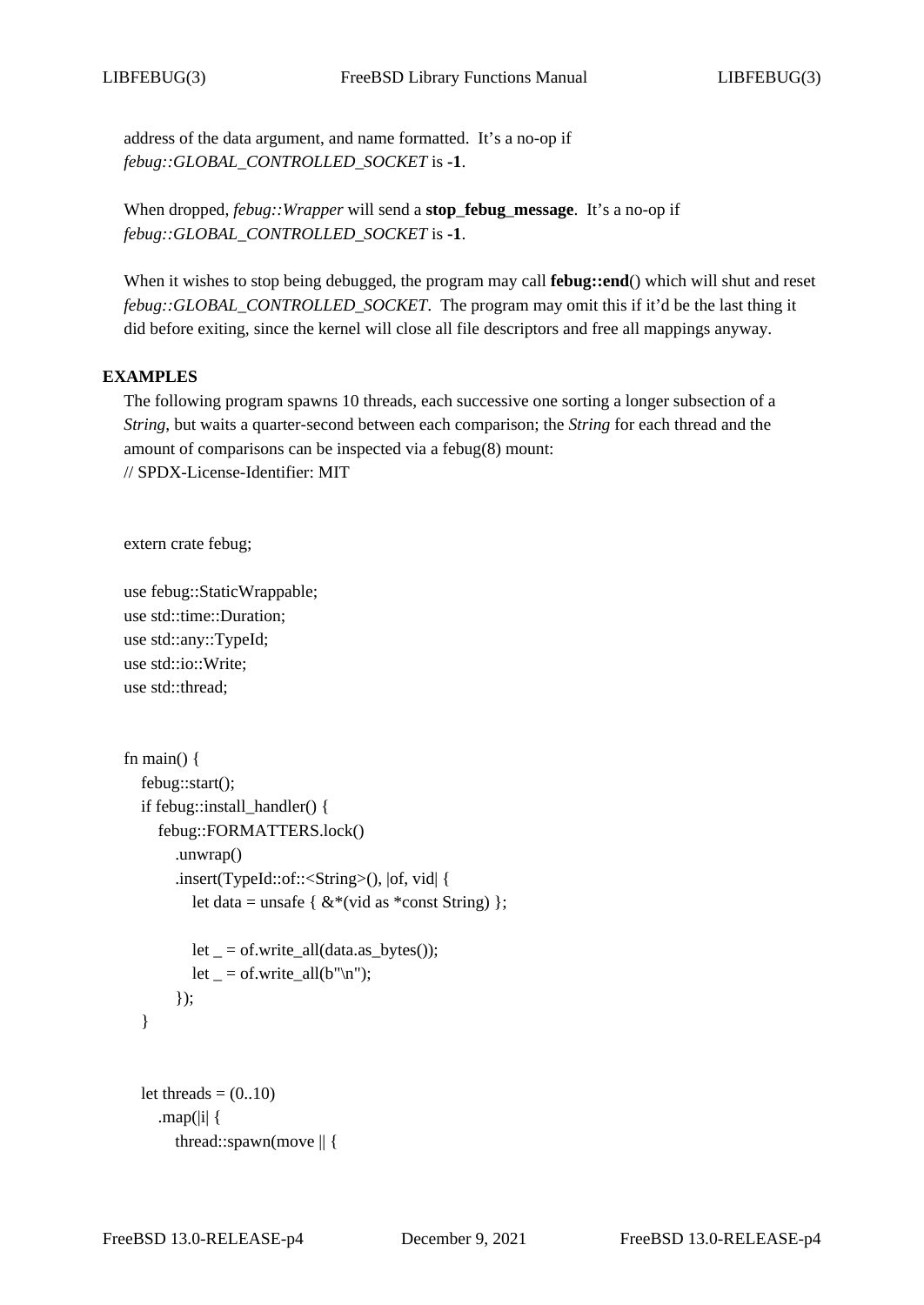```
let mut sorteing = "The quick red fox jumps over the lazy brown \setminusdog... tHE QUICK RED FOX JUMPS OVER THE \
                   LAZY BROWN DOG!!"
                      [0..(i + 1) * 10].to_string();
       let _sorteing_w = sorteing.wrap(format_args!("cool_data_{}", i));
       unsafe { sorteing.as_bytes_mut() }.sort_unstable_by(|a, b| {
         thread::sleep(Duration::from_millis(250));
         a.cmp(b)
       \}:
       thread::sleep(Duration::from_secs(2));
     })
  })
  .collect::\langle Vec \rangle:
for t in threads {
  let = t.join();
```
## **SEE ALSO**

} }

febug-abi $(5)$  -- the ABI wrapped by this library. libfebug(3) and libfebug++(3) -- equivalent C and C++ libraries.

## **SPECIAL THANKS**

To all who support further development, in particular:

- **+o** ThePhD
- **+o** Embark Studios
- **+o** Jasper Bekkers

## **REPORTING BUGS**

*febug tracker*: **https://todo.sr.ht/~nabijaczleweli/febug**

febug mailing list: <*~nabijaczleweli/febug@lists.sr.ht*>, archived at **https://lists.sr.ht/~nabijaczleweli/febug**

#### **NAME**

**struct febug***\_***message**, **struct stop***\_***febug***\_***message**, **struct attn***\_***febug***\_***message** - User-space debugfs ABI

## **SYNOPSIS**

**#include <febug-abi.h>**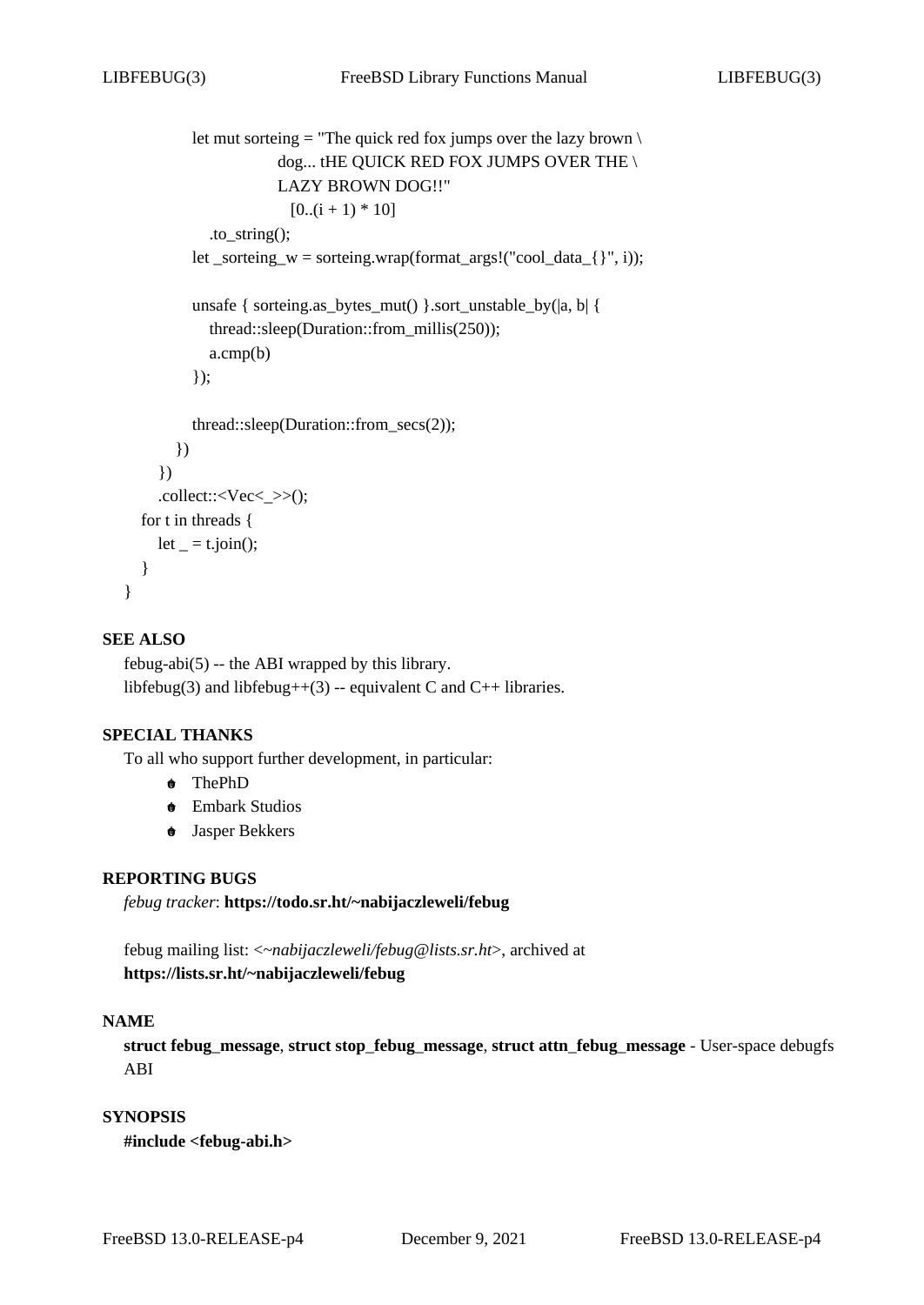*struct febug\_message*; *struct stop\_febug\_message*; *struct attn\_febug\_message*;

### **DESCRIPTION**

The febug ABI consists of two messages sent from the program wishing to be debugged to febug(8), and one sent from febug(8) to the program.

To be debugged, the program must create a socket with socket(AF\_UNIX, SOCK\_SEQPACKET, 0) and connect(2) to the appropriate end-point (*/var/run/febug.sock*, conventionally). Afterward, it should send the null message with auxilliary data of type SCM\_CREDS. However, sending it alongside the first non-null message works as well. After febug(8) receives credentials, a directory corresponding to the debugged process' PID will be created in the filesystem.

*All* messages must be sent in a single send(2) or sendmsg(2) call, specifying the exact size of the message, as that's what's used to differentiate between different messages. febug(8) will ignore messages (whose sizes) it does not recognise.

Afterward, for each variable of interest, the process should send a 4096-byte **febug***\_***message**, defined as follows:

```
struct [[packed]] febug_message {
  uint64_t variable_id;
  uint64_t variable_type;
  uint8_t signal;
  char name[/* Enough to bring the overall size to 4096. */];
```
};

Wherein *variable\_id* is the locally unique identifier of the variable (e.g. a pointer to that variable). *variable\_type* is arbitrary user data, passed back to the program verbatim (e.g. a function pointer to a formatter). *signal* is the signal to send to the program when a variable is to be read (see below).

*name* is the globally unique name of this variable -- a NUL terminator is respected but not required if the name truly spans to the final byte. If the same as one of the already-present variables, it will be overridden.

When febug(8) receives a **febug***\_***message**, it creates a file under the process' directory. When that file is opened, febug(8) will:

- 1. send the process an **attn***\_***febug***\_***message** with a single file descriptor via SCM\_RIGHTS auxilliary data (see cmsg(3)) representing the write end of a pipe.
- 2. kill(2) the process with the signal from the *signal* field if it wasn't SIGKILL.

Note, that the sent file descriptor *must* be closed by the program when it's done serialising the variable, and therefore, if the process opts not to receive a signal, it *must* handle the message through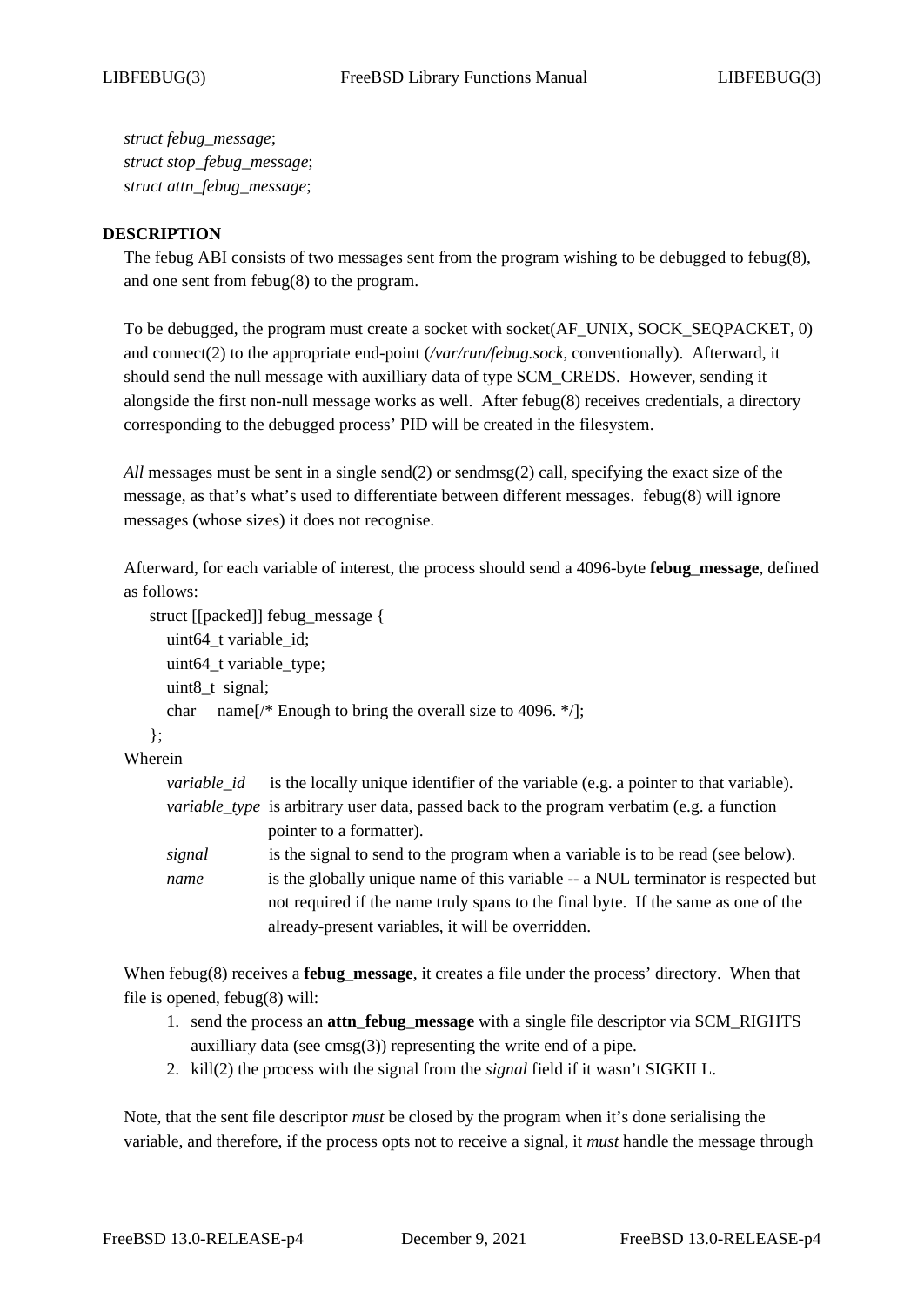some other mechanism.

**attn***\_***febug***\_***message** is 16 bytes, and defined as follows: struct [[packed]] attn\_febug\_message { uint64 t variable id; uint64\_t variable\_type; };

Both fields correspond to the ones sent in the **febug***\_***message** that installed the variable.

The process may receive any number of **attn***\_***febug***\_***message**s until it sends an 8-byte **stop***\_***febug***\_***message**, defined as follows:

```
struct [[packed]] stop_febug_message {
  uint64_t variable_id;
```
};

Upon receipt, the corresponding variable, if any, is unlinked.

When the process' end of the socket is closed, all extant variables are freed, and the process' directory is removed.

### **SEE ALSO**

libfebug(3), libfebug++(3), and libfebug.rs(3) -- libraries that wrap this ABI.

#### **SPECIAL THANKS**

To all who support further development, in particular:

- **+o** ThePhD
- **+o** Embark Studios
- **+o** Jasper Bekkers

## **REPORTING BUGS**

*febug tracker*: **https://todo.sr.ht/~nabijaczleweli/febug**

febug mailing list: <*~nabijaczleweli/febug@lists.sr.ht*>, archived at **https://lists.sr.ht/~nabijaczleweli/febug**

#### **NAME**

**febug** - User-space debugfs filesystem driver

#### **SYNOPSIS**

**febug***\_***start()** [**-h**|**--help**] [**-V**|**--version**] [**-d**] [*libfuse options*] *mountpoint*

### **DESCRIPTION**

Mounts a filesystem at *mountpoint* that allows programs to register themselves and expose variables to be (relatively) non-intrusively inspected at run-time, inspired by Linux's *debugfs*: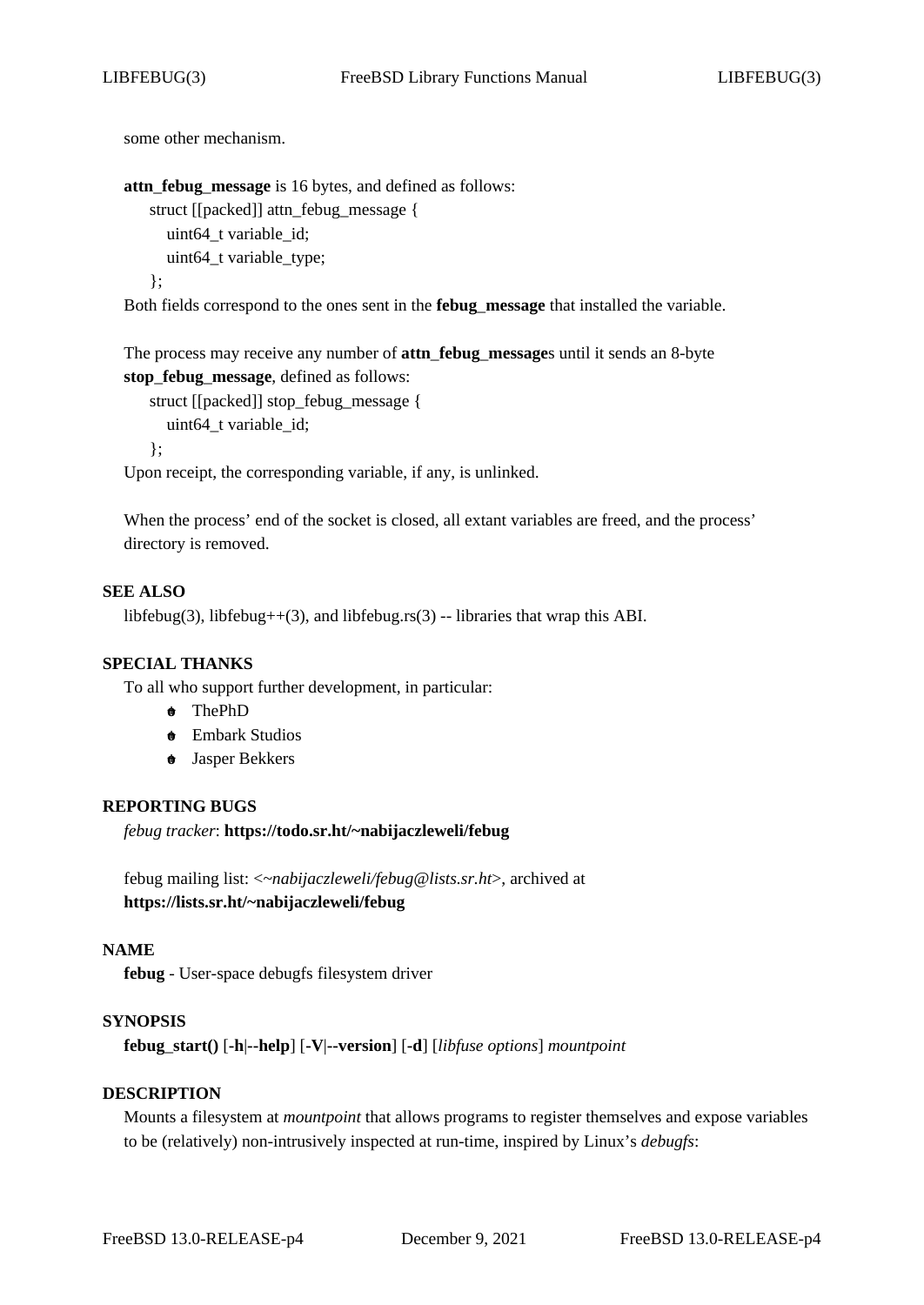## **https://www.kernel.org/doc/html/latest/filesystems/debugfs.html** filesystem.

See febug-abi(8) for implementation details, and the *EXAMPLES* section for an example debug session.

#### **OPTIONS**

**-h**, **--help** and **-V**, **--version** are self-explanatory.

**-d** enables debug output from both **febug***\_***start()** and **libfuse**.

**febug** start() passes all arguments (which have to, therefore, include *mountpoint*) to fuse main(3), with **-f** (foreground) and **-o default permissions** appended. If run with effective UID of **0**, it also appends **-o allow***\_***other**.

#### **ENVIRONMENT**

FEBUG\_SOCKET the socket at which to listen for programs, or */var/run/febug.sock* by default.

## **EXAMPLES**

# **service** febug **start** \$ **mount** | **grep** febug /dev/fuse on /var/run/febug (fusefs) \$ **./out/examples/vector-sort** & [1] 1409 \$ LD\_LIBRARY\_PATH=*out* **./out/examples/string-qsort** & [2] 1410 \$ **ls** */var/run/febug/* 1409 1410 \$ **ls -l** */var/run/febug/* dr-xr-x--- 4 nabijaczleweli users 0 Jan 15 19:52 1409 dr-xr-x--- 3 nabijaczleweli users 0 Jan 15 19:52 1410 \$ **ls** */var/run/febug/1409/* comparisons cool\_data \$ **cat** */var/run/febug/1409/\** 24 -3 -2 -3 -2 -3 -2 3 -1 -2 -3 0 1 2 3 -1 -2 -3 0 1 2 3 -1 -2 -3 0 1 2 3 -1 2 1 0 1 2 3 -1 0 -1 0 1 2 3 \$ **cat** */var/run/febug/1409/\** 45 -3 -2 -3 -2 -3 -2 -3 -2 -2 -3 -3 -2 -1 3 -1 1 0 0 1 2 3 2 -1 3 0 1 2 3 -1 2 1 0 1 2 3 -1 0 -1 0 1 2 3 \$ **grep** . */var/run/febug/\*/\** /var/run/febug/1409/comparisons:71 /var/run/febug/1409/cool\_data:-3 -3 -3 -3 -3 -3 -2 -2 -2 -2 -2 -2 -1 3 -1 1 0 0 1 2 3 2 -1 3 0 1 2 3 -1 2 1 0 1 2 3 -1 0 -1 0 /var/run/febug/1410/cool\_data:3012987654ACEFOLJKODNIEMIGHBPPbdWwnfTpXQcreRlVvUSitZQWjRTYUa \$ **kill** *%1*